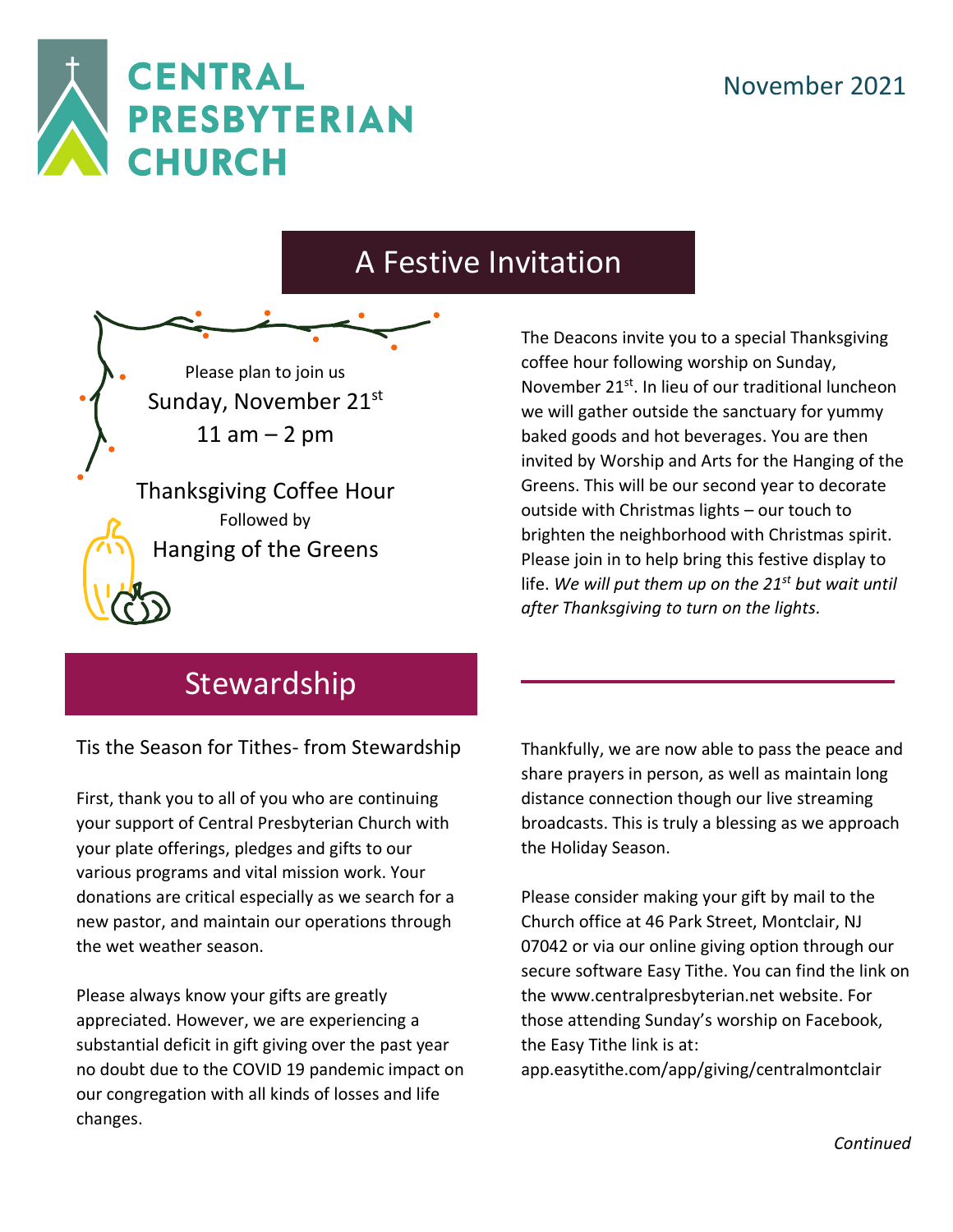#### Stewardship - *Continued*

When you give online, remember to make sure you select your gift from the drop-down menu, which includes options such as pledge, plate offering, Red Wagon or "other" when you give. We want to be sure your gifts are directed to the proper category. If you know your envelope number for your pledge, please add it in as well.

As we prepare for the Thanksgiving and Holiday season, I hope you will experience many blessings and count Central Presbyterian Church as a significant source of community, hope and a blessing too, so please give generously.

With great gratitude for your consideration and gifts.

Emma Justice Chair, Stewardship Committee

## Pastoral Transition

Dear Members,

I am excited to report that Session has approved the Ministry Information Form (MIF) our Interim Pastor Search Committee (IPSC) put together. Kudos to this committee for completing the task with diligence. This document was submitted to the Church Leadership Connection (CLC) where prospective candidates can read about our congregation and our pastoral profile. The IPSC will then start receiving applications.

The Clerk of Session, Frederick Moulongo

## Building Closure

#### Education Building Closure: 11/20 - 11/28

Please note, on the dates Saturday, November 20th through Sunday, November 28th, our Education Building will be closed. Basement-level water damage remediation requires asbestos removal within the Park Street Academy space. This will be done by a New Jersey state certified removal company. To ensure the highest level of safety for all Central occupants the Education Building will be vacant during this remediation process. Sanctuary access will not be impacted.

The church staff will work out of the sanctuary during this week. Sunday School will also temporarily move to the sanctuary's choir room during the closure.

For any questions or concerns about how this may impact your program or plans, please contact the office. Call (973) 744- 5340 or email office.centralpresbyterian@gmail.com

## Birthdays

- 4 Sengal Selassie
- 6 Michael Fitzgerald
- 9 Emily Osborne
- 11 Shawn Schestag
- 16 Marilyn Stone
- 17 Mark Schoonfield
- 18 Katie Goulder Drew Schestag
- 19 Valerie Price
- 20 Susan Worth
- 22 Kirk Woodward
- 28 Montex Pinder
- 29 Erin Ann Woodward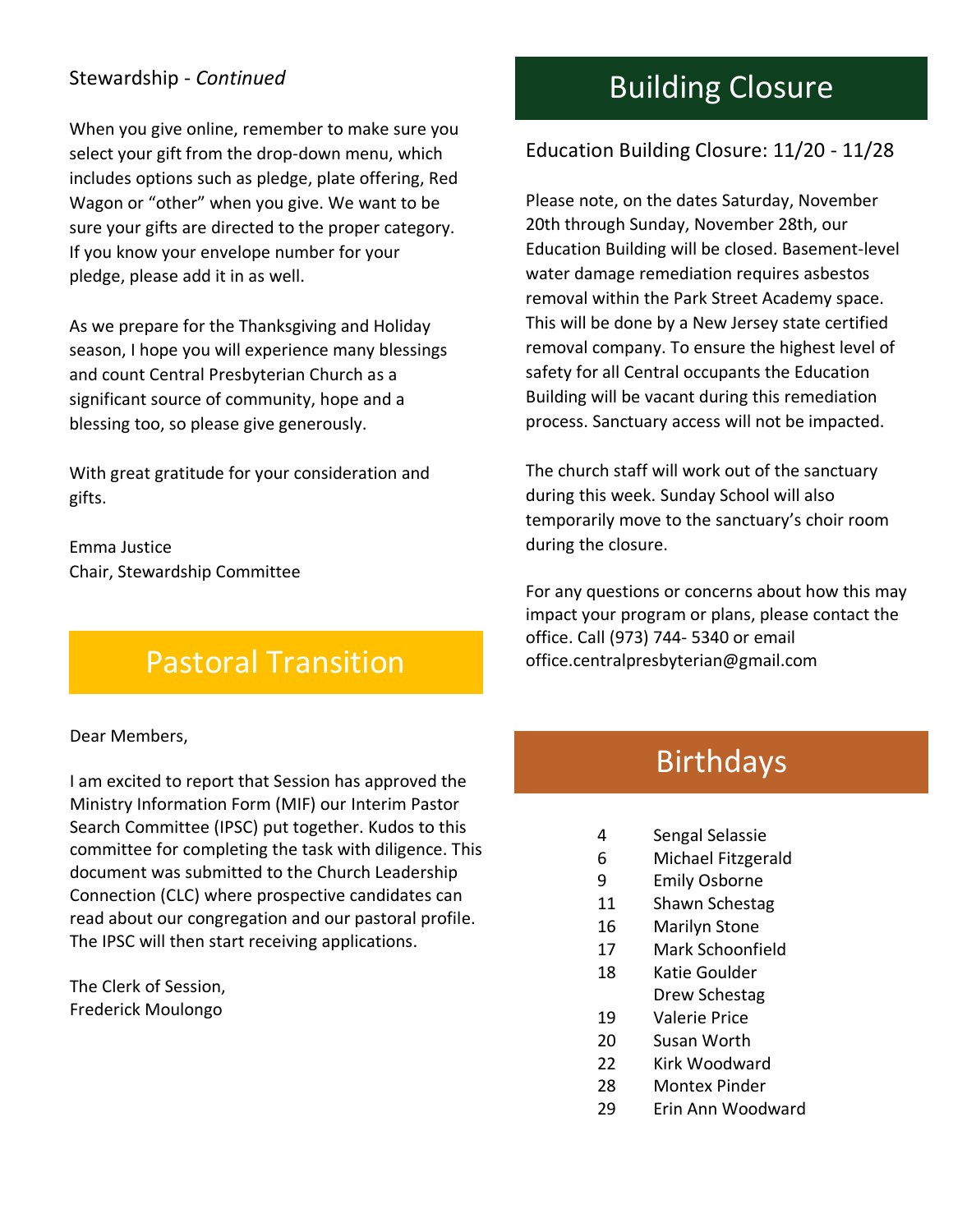## Faith & Fellowship



#### YOUNG FAMILIES

Sunday, Dec. 5, 11:15 - Noon

Parents with young children are invited for an informal time of fellowship in the Pastor's Study – no planned program. Christian Education will supervise play time in the gym for the kids and make sure everyone has had a coffee hour snack. We hope you enjoy this time to connect. Program contact: Carolyn Buck – goulderbuck@verizon.net



#### YOUTH GROUP

1 st and 3rd Sundays, 5:30 – 7:00 pm On Nov. 7 our middle and high school youth will meet at church. On Nov. 21 we will be off-site together for a fun activity. Stay tuned for details! Program contact: Carolyn Buck – goulderbuck@verizon.net



#### SUNDAY SCHOOL

Sundays after Time with Young Disciples (10:15 am) We appreciate the reports of kids, teachers, and parents enjoying the return of Sunday School. We hear the Pastor's Study has been cozy as a waiting spot until the classroom update is complete. Coming soon! Program contact: Carolyn Buck – goulderbuck@verizon.net



#### COMMUNITY MOVEMENT PROJECT

Fall Session Continues: Tuesdays through December 21 10-11 am in Grace Hall Pilates/Barre Blend (Adults) Suggested Donation: \$15/class Register and More Info: [www.communitymovementproject.org](http://www.communitymovementproject.org/)



MEN'S BIBLE STUDY 1st and 3<sup>rd</sup> Saturdays at 8 am Program contact: Contact Scott Osborne at 201-704-2510 or [scott.osborne@verizon.net](mailto:scott.osborne@verizon.net)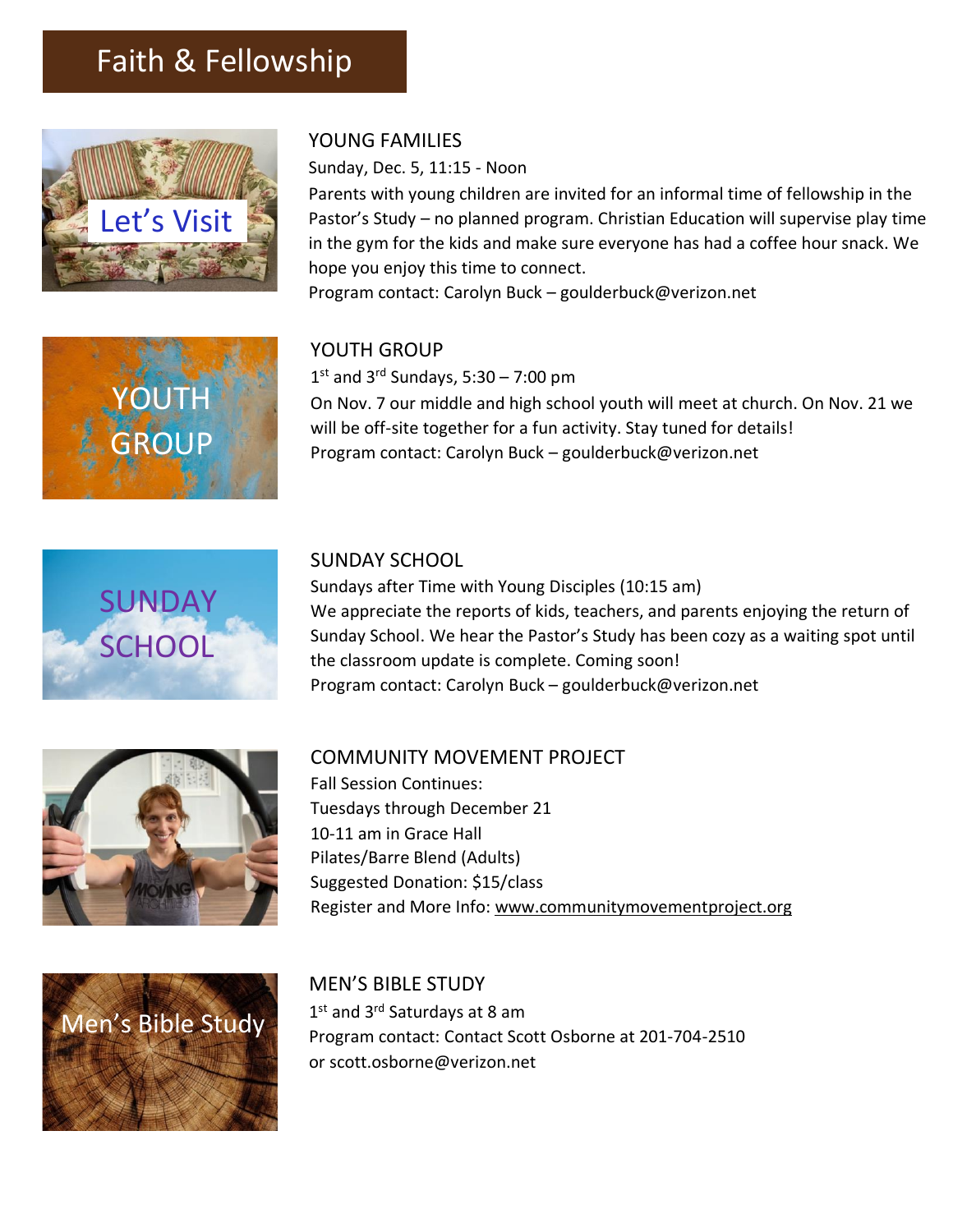### THE IN-CHOIRER

I hope your Pandemic recovery and return to quasinormalcy are going well. Let's hope that's the road we're on, anyway.

Those of you who have been at church on Sundays may have noticed that the Choir has been singing every Sunday. This is not a small thing! They have been gracing Sunday worship with their presence since way back on *July 18*. This is remarkable on many levels.

First of all, we would need to have sensible church leadership that would consider this and deem it safe enough to allow, and we have that. (You may have no idea how many churches lack sensible leadership – I've worked at several and can vouch!). Secondly, we had to have a choir that was willing to come back. Well, *everyone* in the group has come back, and has kept coming back every week! Thirdly, we had to be blessed with a space that was

large enough that our singing did not pose a health risk, and our magnificent high-ceiling and open building has played into our favor.

You may know that a lot of other churches do not have their choirs back yet, for any of these reasons and more. We are one of the few smaller churches to have our Choir active. We are very, very blessed to have had our choir back for more than 3 months now. They are very happy about it, and so am I, and I'm guessing you are too.

It is a challenge for me to pick music for Sunday worship these days, without a firm handle on who the Pastor will be or what they are preaching on until early that week. When David was here, he had themes planned out a good two months in advance, and I could pick music two months out and rehearse it with the choir.

I am finding out who the Pastor is and what the themes are on Tuesday or Wednesday (sometimes I get lucky and it's in house on Monday), and (cont.) picking an anthem (and sometimes hymns as well) and e-mailing the music to the choir members. Then we convene 4 or 5 days later on Sunday morning before the service at 9:15am, rehearse the piece for the first time, and praise God with it an hour or so later.

So, the wonderful sounds you hear from our choir are being done on minimal rehearsal, a testament to their talent, flexibility, passion, and good humor. They are doing a sensational job, especially under the circumstances, and the bond between us seems stronger than ever. I genuinely adore these people. You should thank them whenever you see them.

The choir has not had the benefit of weeknight rehearsals yet, but that changes by the time you read this! We start Thursday evening rehearsals on 10/28, so now we can be even better and more prepared, and have even more fun than we already have, if that's even possible.

If you have thought about joining choir, now is a good time. Come out on a Thursday night, or talk to us after service on Sunday. Don't worry if you are not a great singer; we will pull you through. At least you should feel free to give it a try, no obligation. We will start doing Advent and Christmas music soon, and that's the funnest season to sing. Join us, or *tell a friend who is looking for a place to sing to join us*, or at least come see a rehearsal!

Other than that, the Hammond organ I brought in has been a wonderful addition, for me and I hope for you too. I am using it frequently, alongside our wonderful pipe organ and piano. And Dave Arndt and Cathy McMahon and doing a fabulous job bringing our services to the Internet, and through Facebook and YouTube spreading Central's message and music to a wider audience.

Central continues to thrive amid uncertainty, and I am grateful to all of you for your continued encouragement and support.

Ed Alstrom, Director of Music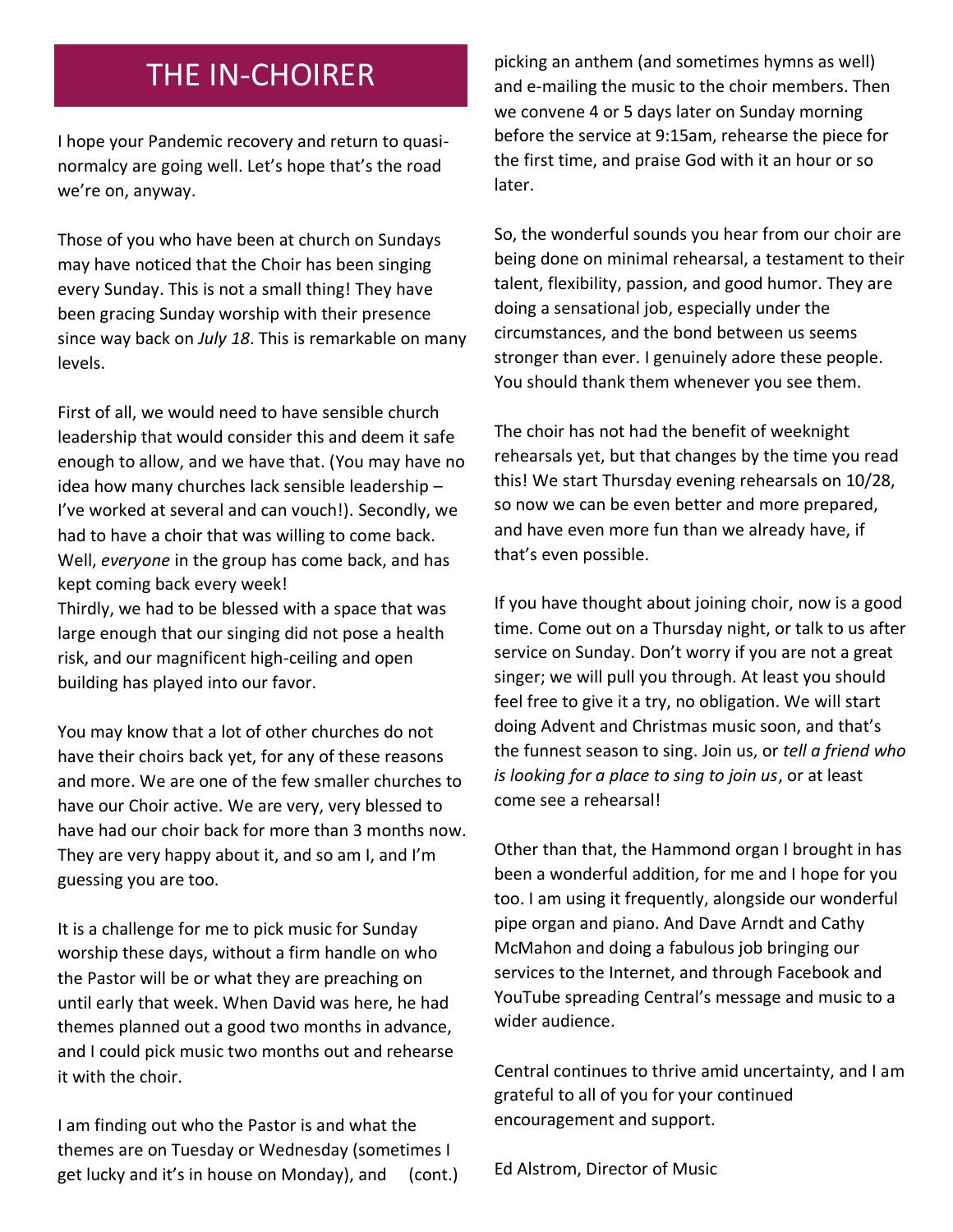# November 2021

| <b>Sunday</b>                                                                                                                                                                            | <b>Monday</b> | <b>Tuesday</b>                                                                                                                                      | <b>Wednesday</b>                                                                                  | <b>Thursday</b>                                   | <b>Friday</b>                                                              | <b>Saturday</b>                                 |
|------------------------------------------------------------------------------------------------------------------------------------------------------------------------------------------|---------------|-----------------------------------------------------------------------------------------------------------------------------------------------------|---------------------------------------------------------------------------------------------------|---------------------------------------------------|----------------------------------------------------------------------------|-------------------------------------------------|
| <b>Education Building Closed</b><br>November 20-28                                                                                                                                       | 1             | $\mathbf{2}$<br>10:00 AM CMP - Adult<br>Pilates/Barre Blend<br>6:00 PM Christian Ed.<br>Committee<br>6:30 PM - 9:00 PM Private<br>Event             | 3<br>7:00 PM<br><b>Interim Pastor</b><br>Search<br>Committee<br>7:30 PM<br>Personnel<br>Committee | 4<br>7:30 PM<br>Choir<br>Rehearsal                | 5<br>$6:00$ PM - Bible<br>10:00 PM Study<br>Apex -<br>Orchestra<br>Concert | 6<br>8:00 AM<br>Men's                           |
| 7<br>9:15 AM Choir Rehearsal<br>10:00 AM Worship w/<br>Sunday School, Lord's<br>Supper; Baptism of<br>Andrew and Trevor White<br>5:30 PM - 7:00 PM Youth<br>Group                        | 8             | 9<br><b>10:00 AM CMP - Adult</b><br>Pilates/Barre Blend<br>6:30 PM - 9:00 PM Private<br>Event<br>7:00 PM Session Meeting                            | 10<br>7:00 PM<br>Interim Pastor<br>Search<br>Committee                                            | 11<br>7:30 PM<br>Choir<br>Rehearsal               | $ 12\rangle$                                                               | $\overline{13}$                                 |
| 14<br>9:15 AM Choir Rehearsal<br>10:00 AM Worship<br>w/Sunday School                                                                                                                     | 15            | 16<br>10:00 AM CMP - Adult<br>Pilates/Barre Blend<br>6:30 PM - 9:00 PM Private<br>Event<br>8:00 PM Worship<br>Committee                             | 17<br>7:00 PM<br>Interim Pastor<br>Search<br>Committee                                            | 18<br>7:30 PM<br>Choir<br>Rehearsal               | 19                                                                         | 20<br>8:00 AM<br>Men's<br><b>Bible</b><br>Study |
| 21<br>9:15 AM Choir Rehearsal<br>10:00 AM Worship<br>w/Sunday School<br>11:30-2:30 PM Deacons<br>Thanksgiving Coffee Hour<br>& Hanging of the Greens<br>5:30 PM - 7:00 PM Youth<br>Group | 22            | 23<br>10:00 AM CMP - Adult<br>Pilates/Barre Blend<br>6:30 PM - 9:00 PM Private<br>Event - Grace Hall<br>7:30 PM Communication<br>Spiritual Outreach | 24<br>7:00 PM<br>Deacons meet                                                                     | 25<br>Thanksgiving Office<br>Day<br>Office Closed | 26<br>Closed                                                               | 27                                              |
| 28<br><b>First Sunday of Advent</b><br>9:15 AM Choir Rehearsal<br>10:00 AM Worship<br>w/Sunday School                                                                                    | 29            | 30<br>10:00 AM CMP - Adult<br>Pilates/Barre Blend<br>6:30 PM - 9:00 PM Private<br>Event                                                             |                                                                                                   |                                                   |                                                                            |                                                 |